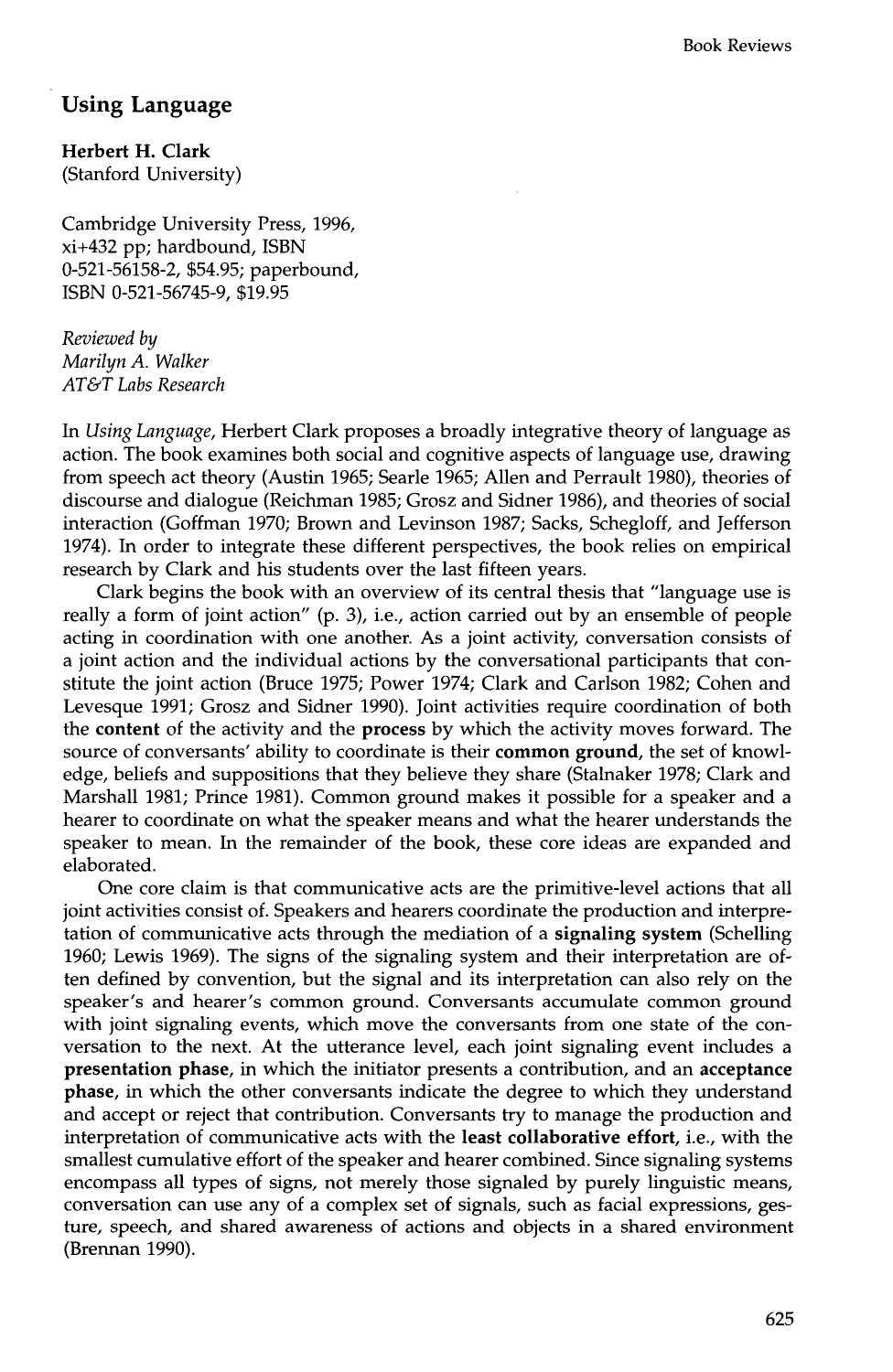A second core claim is that dialogue has a layer of structure above the level of communicative acts. The conversants base their interpretation of each utterance-level act on the assumption that each utterance-level signaling event contributes to another joint action, namely some structured purpose, which defines a larger joint activity (goal or plan) at the discourse level (Bruce 1975; Power 1974; Allen and Perrault 1980; Litman 1985). At the discourse level, each joint signaling event consists of individual segments, or sections in Clark's terminology. A transition between two sections  $s$  and  $t$ depends on a set of relations that can hold between sections, such as t being subsequent to s, t being a part of s, or t being a digression from s (Reichman 1985; Litman 1985; Grosz and Sidner 1986). Each section requires the conversants to coordinate on the entry into the section and the exit from the section (Whittaker and Stenton 1988). One basis for coordination is the marking of transitions between sections in different ways, e.g., by discourse markers (Hirschberg and Litman 1993).

Computational linguists who read this book will notice that these core ideas are consistent in many ways with commonly assumed planning models of dialogue in computational linguistics. While Clark does not always make clear the relationship between his proposals and work in computational linguistics, many researchers in computational linguistics have used these ideas within computational frameworks that are more precise and testable. Clark argues that his perspective is inconsistent with planning models of dialogue, but Clark's view of planning mechanisms appears to reflect the state of the art circa 1971, when STRIPS was first proposed (Fikes and Nilsson 1971). He rejects all models based on planning because "people ... don't know in advance what they will actually do [because] they cannot get anything done without the others joining them, and they cannot know in advance what the others will do" (p. 319). However, it is not beyond the ability of current planning and control mechanisms to respond dynamically to a change in the environment or an unpredictable response by a conversational partner (Barto, Bradtke, and Singh 1995, inter alia). Furthermore, plan-revision mechanisms have been successfully used to model these phenomena (Cawsey 1993; Carletta 1992).

An additional thread that Clark integrates into his account is the effect of social relationships on language production and interpretation. Following Goffman (1970), and Brown and Levinson (1987), Clark claims that the production of each utterancelevel signaling event is governed by a set of social constraints that derive from the social situation in which the conversation is carried out and the social relationship that holds between the conversants. These theories claim that it is primarily the orientation to social constraints that leads to many indirect forms of communicative acts. The use of planning representations in the interpretation of these indirect speech acts has been the focus of much work in computational linguistics (Perrault and Allen 1980; Litman 1985; McRoy and Hirst 1995), but these theories have had little impact on models of language production used in computational linguistics (with the exception of models reported by Hovy [1990] and Walker, Cahn, and Whittaker [1997]).

Thus, Clark provides a view of language use that integrates a number of perspectives, many of which have individually already been influential in computational linguistics. The integrative model that Clark presents has many complexities, but the book is accessible to readers with little or no background. The claims are nicely illustrated with excerpts from naturally occurring dialogues and backed up by empirical research by Clark and his students. What I find most remarkable about this book is the degree to which it reflects the convergence of various branches of discourse and dialogue theory on a set of common models based on theoretical perspectives in linguistics, psychology, sociolinguistics, philosophy, and computational linguistics. As a result, although the book is not written for a computational audience, it should be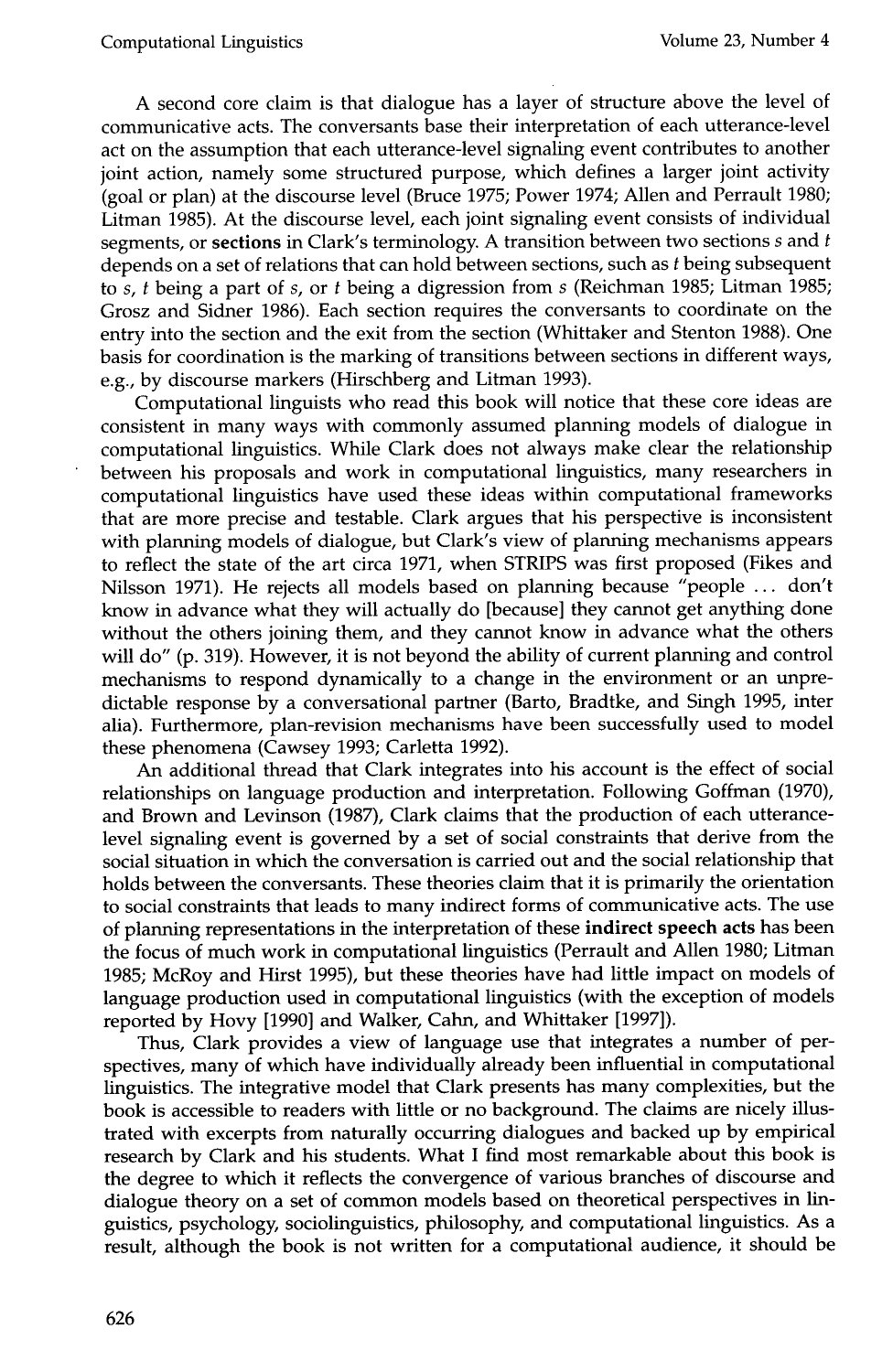of interest to computational linguists studying language as a means of acting in the world.

## **References**

- Allen, James F. and C. Raymond Perrault. 1980. Analyzing intention in utterances. *Artificial Intelligence,* 15:143-178.
- Austin, J. L. 1965. *How to Do Things with Words.* Oxford University Press, New York.
- Barto, Andrew G., Steven J. Bradtke, and Satinder P. Singh. 1995. Learning to act using real-time dynamic programming. *Artificial Intelligence,* 72(1-2):81-138.
- Brennan, Susan E. 1990. *Seeking and Providing Evidence for Mutual Understanding.* Ph.D. thesis, Department of Psychology, Stanford University.
- Brown, Penelope and Stephen C. Levinson. 1987. *Politeness: Some Universals in Language Usage.* Cambridge University Press.
- Bruce, Bertram. 1975. Belief systems and language understanding. Technical Report AI-21, Bolt, Beranek and Newman.
- Carletta, Jean C. 1992. *Risk Taking and Recovery in Task-Oriented Dialogue.* Ph.D. thesis, University of Edinburgh.
- Cawsey, Alison. 1993. Planning interactive explanations. *International Journal of Man-Machine Studies.* 38:169-199.
- Clark, Herbert H. and T. B. Carlson. 1982. Speech acts and hearer's beliefs. In Neil V. Smith, editor, *Mutual Knowledge.* Academic Press, New York, pages 1-37.
- Clark, Herbert H. and Catherine R. Marshall. 1981. Definite reference and mutual knowledge. In Aravind K. Joshi, Bonnie L. Webber, and Ivan A. Sag, editors, *Elements of Discourse Understanding.* Cambridge University Press, pages 10-63.
- Cohen, Philip and Hector Levesque. 1991. Teamwork. *Noûs*, 25:11-24.
- Fikes, Richard E. and Nils J. Nilsson. 1971. STRIPS: A new approach to the application of theorem proving to problem solving. *Artificial Intelligence,* 2:189-208.
- Goffman, Erving. 1970. *Strategic Interaction.*  Blackwell, Oxford.
- Grosz, Barbara J. and Candace L. Sidner. 1986. Attention, intentions, and the structure of discourse. *Computational Linguistics,* 12:175-204.
- Grosz, Barbara J. and Candace L. Sidner. 1990. Plans for discourse. In Philip Cohen, Jerry Morgan, and Martha Pollack, editors, *Intentions in Communication. The* MIT Press, Cambridge, MA, pages 417-444.
- Hirschberg, Julia and Diane Litman. 1993. Empirical studies on the disambiguation of cue phrases. *Computational Linguistics,*  19(3):501-530.
- Hovy, Eduard H. 1990. Pragmatics and natural language generation. *Artificial Intelligence,* 43(2):153-197.
- Lewis, David. 1969. *Convention. Harvard*  University Press, Cambridge, MA.
- Litman, Diane. 1985. Plan recognition and discourse analysis: An integrated approach for understanding dialogues. Technical Report 170, University of Rochester.
- McRoy, Susan and Graeme Hirst. 1995. The repair of speech act misunderstandings by abductive inference. *Computational Linguistics,* 21(4):435-478.
- Perrault, C. Raymond and James F. Allen. 1980. A plan-based analysis of indirect speech acts. *American Journal of Computational Linguistics,* 6:167-182.
- Power, Richard. 1974. *A Computer Model of Conversation.* Ph.D. thesis, University of Edinburgh.
- Prince, Ellen F. 1981. Toward a taxonomy of given-new information. In Peter Cole, editor, *Radical Pragmatics.* Academic Press, pages 223-255.
- Reichman, Rachel. 1985. *Getting Computers to Talk Like You and Me. The* MIT Press, Cambridge, MA.
- Sacks, Harvey, Emmanuel Schegloff, and Gail Jefferson. 1974. A simplest systematics for the organization of turn-taking in conversation. *Language,*  50:325-345.
- Schelling, Thomas C. 1960. *The Strategy of Conflict.* Harvard University Press, Cambridge, MA.
- Searle, John R. 1965. What is a speech act? In M. Black, editor, *Philosophy in America.*  Allen and Unwin, New York. Reprinted in John Searle, editor, *The Philosophy of Language.* Oxford University Press, 1971, pages 39-53.
- Stalnaker, Robert C. 1978. Assertion. In Peter Cole, editor, *Syntax and Semantics, Volume 9: Pragmatics.* Academic Press, pages 315-332.
- Walker, Marilyn A., Janet E. Cahn, and Stephen J. Whittaker. 1997. Improvising linguistic style: Social and affective bases for agent personality. In *Proceedings of the 1st Conference on Automous Agents, AGENTS 97,* pages 96-105.
- Whittaker, Steve and Phil Stenton. 1988. Cues and control in expert-client dialogues. In *Proceedings of the 26th Annual Meeting of the Association for Computational Linguistics,* pages 123-130.